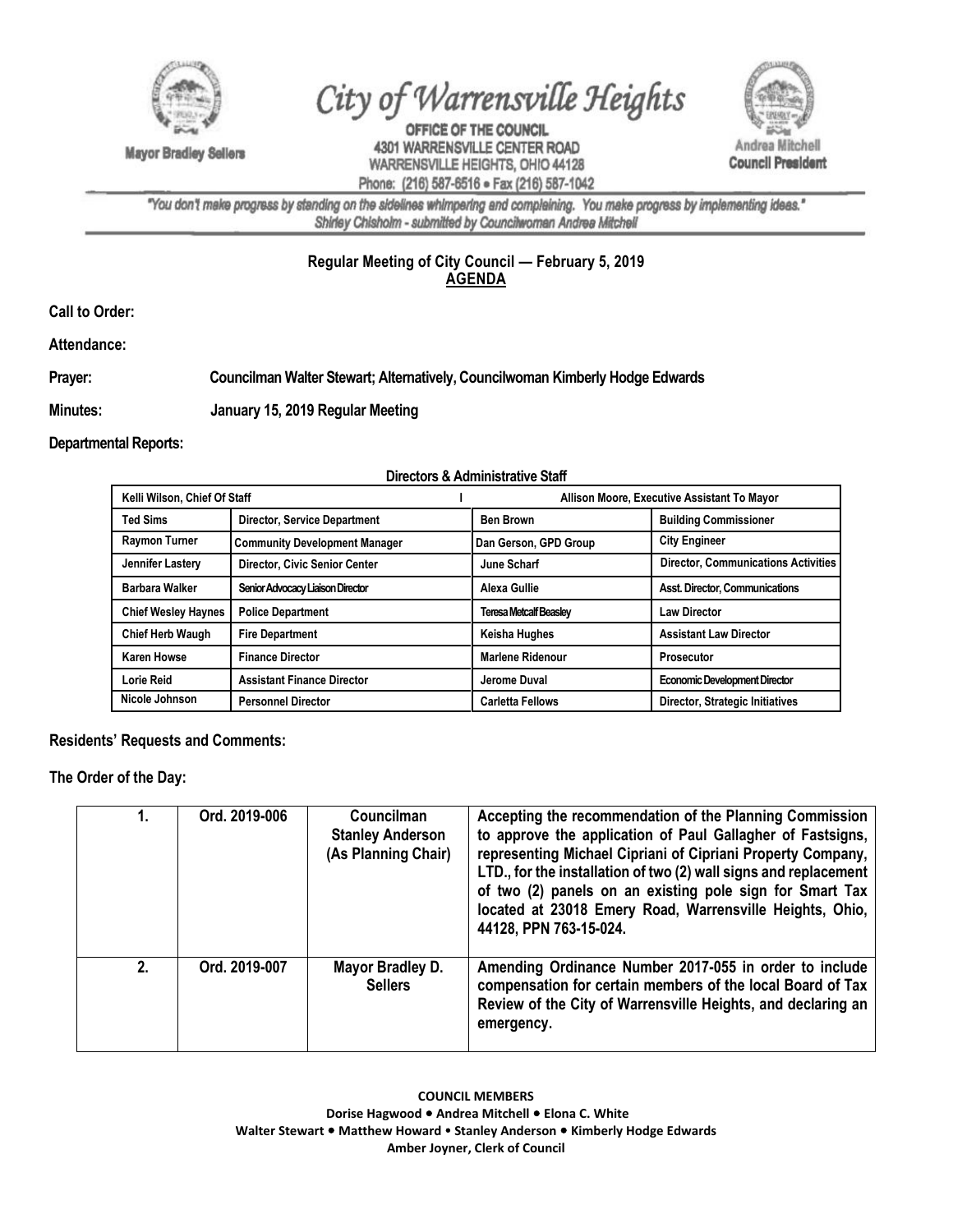| 3.               | Ord. 2019-008 | Councilman<br><b>Stanley Anderson</b><br>(As Planning Chair) | Accepting the recommendation of the Planning Commission<br>to approve the application of Olivia Pridemore of Advanced<br>Installation & Sign Service, representing JLP-Harvard Park,<br>LLC, for the removal and replacement of a wall sign for<br>Robeks Juice located at 4025 Richmond Road, Warrensville<br>Heights, Ohio, 44122, PPN 763-33-002.            |
|------------------|---------------|--------------------------------------------------------------|-----------------------------------------------------------------------------------------------------------------------------------------------------------------------------------------------------------------------------------------------------------------------------------------------------------------------------------------------------------------|
| 4.               | Ord. 2019-009 | Councilman<br><b>Stanley Anderson</b><br>(As Planning Chair) | Accepting the recommendation of the Planning Commission<br>to approve the application of Aldo Dure of Be Next Awnings &<br>Graphics, Inc., representing Overlook Court Limited, for the<br>installation of two (2) sets of channel letter signs for<br>Choukouya Resto Bar located at 4620 Richmond Road,<br>Warrensville Heights, Ohio, 44128, PPN 763-27-013. |
| 5.               | Ord. 2019-010 | Councilman<br><b>Stanley Anderson</b><br>(As Planning Chair) | Accepting the recommendation of the Planning Commission<br>to approve the application of Jennie Robinson of B-Trice<br>Home Health Agency, LLC, representing Overlook Court<br>Limited, for a Special Use Permit to operate an Adult Day Care<br>Facility located at 4630 Richmond Road, Warrensville Heights,<br>Ohio 44128, PPN 763-27-013.                   |
| 6.               | Ord. 2019-011 | Councilman<br><b>Stanley Anderson</b><br>(As Planning Chair) | Accepting the recommendation of the Planning Commission<br>to approve the application of Timothy Thompson of Goldmine<br>Barbershop, representing Latoya Johnson, for the installation<br>of a sign for Goldmine Barbershop located at 20009 Harvard<br>Avenue, Warrensville Heights, Ohio, 44128, PPN 761-09-010.                                              |
| $\overline{7}$ . | Ord. 2019-012 | Mayor Bradley D.<br><b>Sellers</b>                           | Authorizing the Administration of the City of Warrensville<br>Heights to enter into a Personal Services Agreement with<br>Project Management Consultants (PMC) to provide pre-<br>construction services for the conversion of the building<br>located at 4743 Richmond Road, Warrensville Heights, Ohio<br>44128.                                               |
| 8.               | Ord. 2019-013 | Mayor Bradley D.<br><b>Sellers</b>                           | Authorizing the Mayor to enter into a Memorandum of<br>Understanding with the Cuyahoga County Soil and Water<br><b>Conservation District and the Northeast Ohio Regional Sewer</b><br>District to implement a Conservation Education, Stewardship<br>and Public Involvement Program, and declaring an<br>emergency.                                             |
| 9.               | Res. 2019-008 | Mayor Bradley D.<br><b>Sellers</b>                           | Authorizing the Administration to engage in a public bidding<br>process to advertise for and solicit competitive bids for grass<br>cutting and clean up services on vacant or occupied and<br>neglected properties that are in violation of the Codified<br>Ordinances of the City of Warrensville Heights, and declaring<br>an emergency.                      |